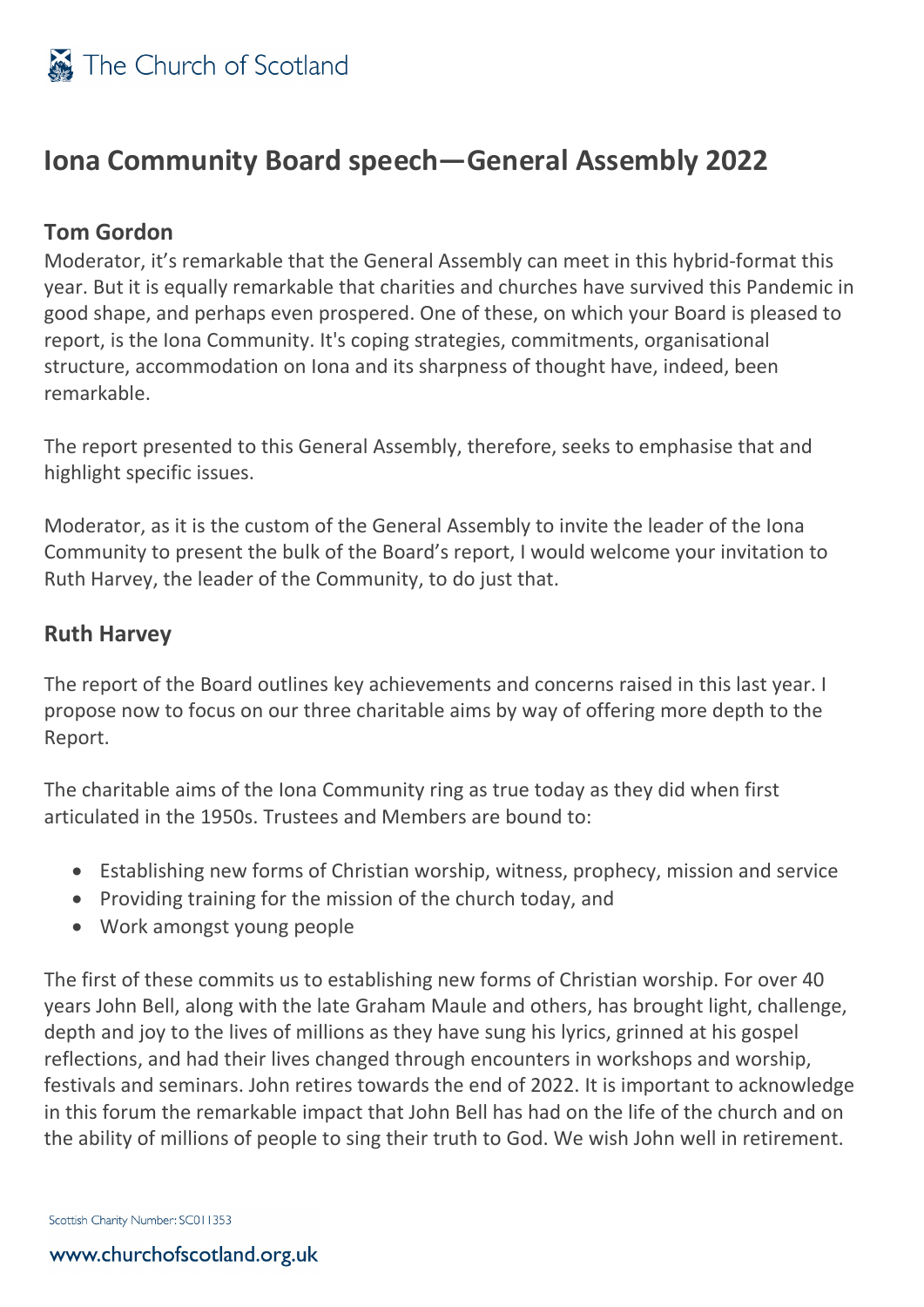It is to the work of the 'renewal of worship, witness, prophecy, mission and service' that our teams at our islands centres on Mull and Iona, and on the mainland, and our members around the globe, bear witness week by week as we welcome guests to live an intentional life of community. These are the reflections of one of our guests, Wahida, who joined us under our Unlocked scheme, where space is made available at Iona Abbey free of charge to those who had been adversely affected by the pandemic.

The second charitable aim of the Iona Community commits us to 'Providing training for the mission of the church today.'

The programme during our annual ColumbaFest next week in Glasgow will include listening to one another as we explore what mission means. One of the most powerful ways we continue to engage in, and train and equip for mission, is through the work of our Common Concern Networks. If the Iona Community's local and regional groups are the warp that roots the cloth of our community in time and space, then our Common Concern Networks are the weft, weaving our concerns across the globe and across people who hold a range of different perspectives.

Our report highlights the actions of two of these Common Concern Networks: our CCNs focussing on peace in the Middle East, and on migration and refugees.

In March this year, during Lent, we issued a 'call to peace' in the face of war, weaving threads of peacemaking between all seven of our Common Concern Networks. Believing that the community we seek must be mirrored in the community we practice, as we make requests of those in power so also Members rededicate ourselves to using our own power, alone and together, to bring peace with justice.

Our 'call to peace' said this: "In the face of violence, and in the knowledge that words alone are never enough, we remind ourselves that Jesus calls us, in the Gospel, to welcome the stranger, tend the sick, provide shelter for the persecuted and speak truth to power. Jesus calls us to be reconcilers and peacemakers. We believe this means that we must:

- 1. **Be islands of sanctuary**, offering space to all refugees and those seeking asylum
- 2. **Sustain life on earth:** The fossil fuel cost of modern warfare accelerates carbon emission rates at a time when our window of opportunity is closing for hopeful climate action. We weave our lives as stewards of creation with our work as peacemakers.
- 3. **Eradicate weapons of mass destruction** by joining in with the planned nonviolent actions against nuclear weapons at Faslane starting on  $7<sup>th</sup>$  June

Scottish Charity Number: SC011353

#### www.churchofscotland.org.uk